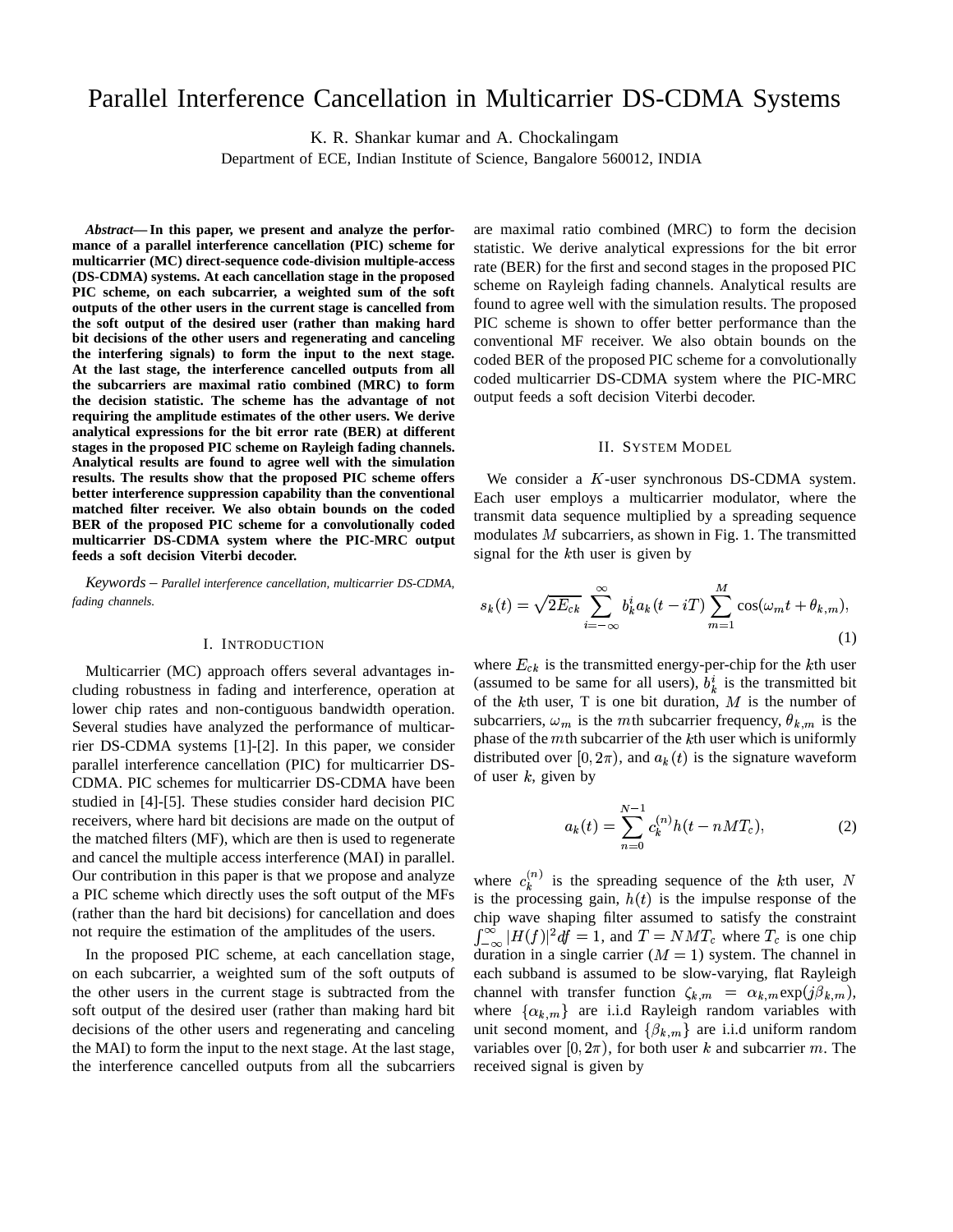$$
r(t) = \sum_{k=1}^{K} \sqrt{2E_{ck}} \sum_{i=-\infty}^{\infty} b_k^i a_k (t - iT) \sum_{m=1}^{M} \alpha_{k,m} \cos(\omega_m t + \theta'_{k,m}) + n_w(t),
$$
\n(3)

where  $\theta_{k,m} = \theta_{k,m} + \beta_{k,m}$  and  $n_w(t)$  is white Gaussian noise with psd of  $\eta_0/2$ .

#### *A. PIC Receiver Structure*

The proposed  $L$ -stage PIC receiver for multicarrier DS-CDMA is shown in Figs. 2, 3. Fig. 2 shows the multiuser multistage PIC demodulator on the  $m$ th subcarrier (there are  $M$  such demodulators, one on each subcarrier), and Fig. 3 shows the maximal ratio combining (of outputs from all subcarriers of the  $k$ th user) and bit decision for the  $k$ th user.

#### III. PERFORMANCE ANALYSIS

In this section, we derive analytical expressions for the BER at the output of the 2nd- and 3rd-stages of the PIC receiver. The lowpass filter output of the  $m$ th subcarrier for the kth user,  $L_{k,m}(t) = \text{LPF}\lbrace r'_{m}(t) \sqrt{2\cos(\omega_{m}t + \theta_{k,m})}\rbrace$ , is can c given by

$$
L_{k,m}(t) = \sum_{k'=1}^{K} \sqrt{E_{ck'}} \sum_{i=-\infty}^{\infty} b_{k'}^{i} \alpha_{k',m} \cos(\theta'_{k',m} - \theta'_{k,m}) g_{k'}(t-iT) + n_{k,m}^{0}(t)
$$
\n(4)

where

$$
g_{k'}(t) = \sum_{n=0}^{N-1} c_{k'}^{(n)} x(t - nMT_c), \qquad (5)
$$

$$
n_{k,m}^{0}(t) = \text{LPF}\{n_{wm}'(t)\sqrt{2}\cos(\omega_{m}t + \theta_{k,m}')\}, \quad (6)
$$

tively,  $r(t)$  and  $n_w(t)$  after passing through the mth bandpass  $\mathcal{L}(t) = F^{-1} |H(f)|^2$ , and  $r'_m(t)$  and  $n'_{wm}(t)$  are respecfilter. The power spectral density of  $n_{k,m}^0(t)$  is  $\eta_0/2$ .

Without any loss of generality, in the following we analyze the system decision for the *i*th bit of the *k*th user. Let  $Z_{k,m}^{(j)}(i)$ denote the soft output of the  $i$ th bit of the  $k$ th user (  $1, 2, \dots, K$  on the mth subcarrier  $(m = 1, 2, \dots, M)$  of the jth stage  $(j = 1, 2, \dots, L)$  of the PIC receiver. The soft output of the  $i$ th bit of the  $k$ th user on the  $m$ th subcarrier of the 1st stage,  $Z_{k,m}^{(j)}(i)$ , is given by

$$
Z_{k,m}^{(1)}(i) = \frac{1}{N} \sum_{n=0}^{N-1} c_k^{(n)} L_{k,m}(iT + nMT_c). \tag{7}
$$

The output  $Z_{k,m}^{(1)}(i)$  consists of the desired signal component, MAI and noise components, and can be written as

$$
Z_{k,m}^{(1)}(i) = S_{k,m}(i) + I_{k,m}(i), \qquad (8)
$$

where

$$
S_{k,m}(i) = \sqrt{E_{ck}} b_k^i \alpha_{k,m} \tag{9}
$$

$$
I_{k,m}(i) = \frac{1}{N} \sum_{k' \neq k} V_{k'k,m}(i) \rho_{k'k} + n_{k,m}(i) \quad (10)
$$

$$
V_{k'k,m}(i) = S_{k',m}(i) \cos(\theta'_{k',m} - \theta'_{k,m})
$$
 (11)

$$
\rho_{k'k} = \sum_{n=0}^{N-1} c_k^{(n)} \sum_{n'=0}^{N-1} c_{k'}^{(n')} x((n-n')MT_c)(12)
$$

$$
n_{k,m}(i) = \frac{1}{N} \sum_{n=0}^{N} c_k^{(n)} n_{k,m}^0 (iT + nMT_c), \qquad (13)
$$

and the variance of  $n_{k,m}(i)$  is  $\eta_0/2N$ .

## $A.$  *2nd Stage Output Statistics of the m-th Subcarrier*

 $U^{(t-iT)+n}$ <sub>k,m</sub> $(t)$  an accurate enough estimate of  $V_{k'k,m}(i)$ . An estimate of The soft outputs from the 1st stage,  $Z_{k,m}^{(1)}(i)$ , are fed as input to the 2nd stage where cancellation is performed. The objective of the interference cancellation is to estimate the MAI of the  $k$ th user in parallel and cancel the estimate from the  $k$ th user's total signal. It is noted that, from  $(10)$ , we can compute the MAI as long as we have the knowledge of  $V_{k'k,m}(i)$  and  $\rho_{k'k}$ . Given the knowledge of the spreading sequences of all the users,  $\rho_{k'k}$  can be determined. Thus the problem to estimate the MAI of the  $k$ th user is to find  $V_{k'k,m}(i)$ , though imperfect, may be obtained by multiplying  $Z_{k',m}^{(1)}(i)$  by a factor  $G_{k',m}^{(1)}$ , i.e.,

**\*\*\*\*** 

$$
\widehat{V}_{k'k,m}(i) = Z_{k',m}^{(1)}(i) G_{k',m}^{(1)}, \qquad (14)
$$

where  $G_{k',m}^{(1)}$  is given by \*

**\*\*\*\*** 

$$
G_{k',m}^{(1)} = \frac{1}{N} \cos(\theta_{k',m}' - \theta_{k,m}') \rho_{k'k}.
$$
 (15)

product the contract of the contract of the contract of the contract of the contract of the contract of the contract of the contract of the contract of the contract of the contract of the contract of the contract of the co

Using the approximate estimate of  $V_{k'k,m}(i)$  in (14), the interference cancelled output of the 2nd stage,  $Z_{k,m}^{(2)}(i)$ , can be obtained as

$$
Z_{k,m}^{(2)}(i) = Z_{k,m}^{(1)}(i) - \sum_{k'=1, k'\neq k}^{K} \widehat{V}_{k'k,m}(i). \quad (16)
$$

Note that in the cancellation process, the  $k$ th user signal component remains unaltered whereas the interference component is altered. The statistics of the interference and noise terms at the 2nd stage output is of interest. Eqn. (16) can be written as

$$
Z_{k,m}^{(2)}(i) = \sqrt{E_{ck}} b_k^i \, \alpha_{k,m} + W_{k,m}^{(2)}(i), \tag{17}
$$

where

$$
W_{k,m}^{(2)}(i) = n_{k,m}(i) - \frac{1}{N} \sum_{k'=1, k'\neq k}^{K} \cos(\theta'_{k',m} - \theta'_{k,m}) \, \rho_{k'k} I_{k,m}(i).
$$
\n(18)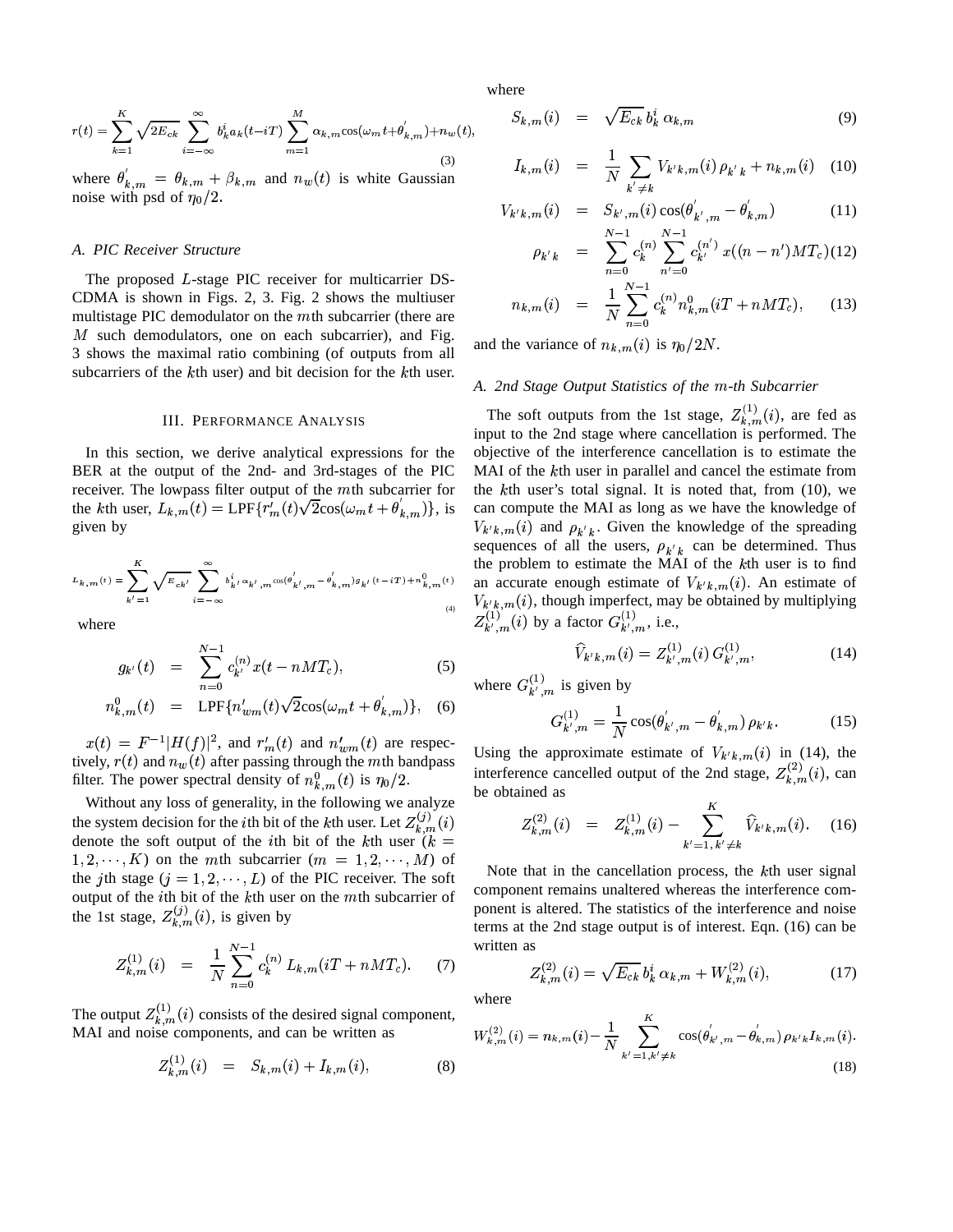For large K,  $I_{k,m}(i)$  can be approximated as a Gaussian r.v. with zero mean and variance

$$
Var\{I_{k,m}(i)\} = \sum_{k' \neq k} \frac{E_{ck}}{2N^2} \rho_{k'k}^2 + \frac{\eta_0}{2N}.
$$
 (19)

Therefore, the variance of the interference and noise at the 2nd stage output for the *k*th user,  $\eta_{k,m}^{(2)}$ , can be obtained as

produced a series of the contract of the contract of the contract of the contract of the contract of the contract of the contract of the contract of the contract of the contract of the contract of the contract of the contr

$$
\eta_{k,m}^{(2)} = \frac{\eta_0}{2N} + \sum_{k'=1, k'\neq k}^{K} \frac{1}{2N^2} \rho_{k'k}^2 Var\{I_{k,m}(i)\}.
$$
 (20)

#### *B. 3rd Stage Output Statistics of the m*-*th Subcarrier*

In the 3rd stage, we essentially try to cancel the interference caused by the 'imperfect' cancellation in the 2nd stage. As we did in the 2nd stage cancellation, here also we obtain an imperfect estimate of the interference term and use it in the cancellation. Further, in the 3rd stage cancellation this estimate must be added (not subtracted) to the previous stage output in order to the cancel the negative imperfect cancellation term introduced in the 2nd stage cancellation. Accordingly, the interference cancelled output of the  $k$ th user at the 3rd stage,  $Z_{k,m}^{(3)}(i)$ , can be written as

$$
Z_{k,m}^{(3)}(i) = Z_{k,m}^{(2)}(i) + \sum_{k'=1}^{K} Z_{k',m}^{(2)}(i) G_{k',m}^{(2)}(i)
$$
 (21)  

$$
= \sqrt{E_{ck}} b_k^i \alpha_{k,m} + W_{k,m}^{(3)}(i),
$$

The variance of the interference and noise at the 3rd stage output for the kth user,  $\eta_{k,m}^{(3)}$ , is given by  $\eta_{k,m}^{(3)} =$  $Var\left\{W_{k,m}^{(3)}(i)\right\} = E\left\{W_{k,m}^{(3)}(i)\right\}^2$  and can be obtained using the Gaussian approximation.

#### *C. Maximal Ratio Combining and BER*

The last stage (stage- $L$ ) outputs of the  $M$  subcarrier demodulators of the  $k$ th user are maximal ratio combined and a hard bit decision is made on the combined output a shown in Fig. 3. If we assume perfect knowledge of the channel fading gain of the kth user, the output of the PIC followed by the MRC is given by

$$
Z_k = \sum_{m=1}^{M} g_{k,m} Z_{k,m}^{(L)},
$$
\n(22)

where, in order to maximize the signal-to-noise ratio [3], we set  $g_{k,m}$  to be

$$
g_{k,m} = \frac{E\{Z_{k,m}^{(L)}|\alpha_{k,m}\}}{Var\{Z_{k,m}^{(L)}|\alpha_{k,m}\}}.
$$
 (23)

The average bit-error probability is then given by

$$
P_e = \int_0^\infty Q(\sqrt{2x}) f_{\gamma_k}(x) dx, \tag{24}
$$

a closed-form solution of which can be obtained as [3]

$$
P_e = \left[\frac{1}{2}(1-\mu)\right]^M \sum_{m=0}^{M-1} {M-1+k \choose k} \left[\frac{1}{2}(1+\mu)\right]^m, (25)
$$

where  $\mu = \sqrt{\frac{7}{1+\pi}}$  and  $\overline{\gamma}$  is the average SNR per subcarrier.

### *D. Coded PIC Scheme*

Now, we extend the proposed PIC scheme to a convolutionally coded multicarrier DS-CDMA system and study its performance. We consider a convolutionally coded multicarrier DS-CDMA system, where the user data bits are input to a rate- $1/R$  convolutional encoder which generates  $R$  coded symbols for each data bit. The output code symbols are interleaved and serial-to-parallel converted such that the <sup>4</sup> parallel code symbols may be transmitted simultaneously. Then, each of the  $R$  code symbols multiplied by the userspecific spreading sequence modulates  $M$  subcarriers, which results in  $RM$  subcarriers.

into  $R$  subcarrier groups, and each group consists of  $M$ = decoder. The PIC receiver for the above coded multicarrier system employs a bank of  $RM$  PIC demodulators Note that in the symbol demapper, a total of  $RM$  subcarriers are remapped subcarriers which carries the same code symbol. In the demapper, the outputs from subcarriers which carry the same code symbol are combined. The output of the demapper is parallel-to-serial converted, and deinterleaved. The output of the deinterleaver is then fed to the soft decision Viterbi

The cancellation process in the  $L$ -stage PIC demodulator is the same as that for the uncoded system shown in Figs. 2(a),(b), except that code symbols are considered here instead of uncoded data bits. Also, the MRC and hard bit decision as shown in Fig. 2(c) are not performed here. Instead, the  $RM$  soft outputs corresponding to the  $RM$  subcarriers at the last cancellation stage is fed to the demapper, where the outputs from subcarriers which carry the same code symbol are combined as follows:

$$
Z_k^n(i) = \sum_{m \in \{A_n\}} \alpha_{k,m} \, Z_{k,m}^{(L)}(i),\tag{26}
$$

where  $Z_k^n(i)$ ,  $n = 1, \dots, R$ , is the demapper output corresponding to the *n*th convolutionally coded symbol,  ${A_n} \equiv$  ${n, n+R, ..., n+(M-1)R}$  represents the set of subcarriers which carry the  $nth$  coded symbol.

Let the data block length be  $P$  bits. The soft outputs from the demapper/deinterleaver,  $Z_k^n(i)$ ,  $n = 1, \dots, R$ ,  $i =$  $1, \dots, P$  are fed as input to the soft decision Viterbi decoder.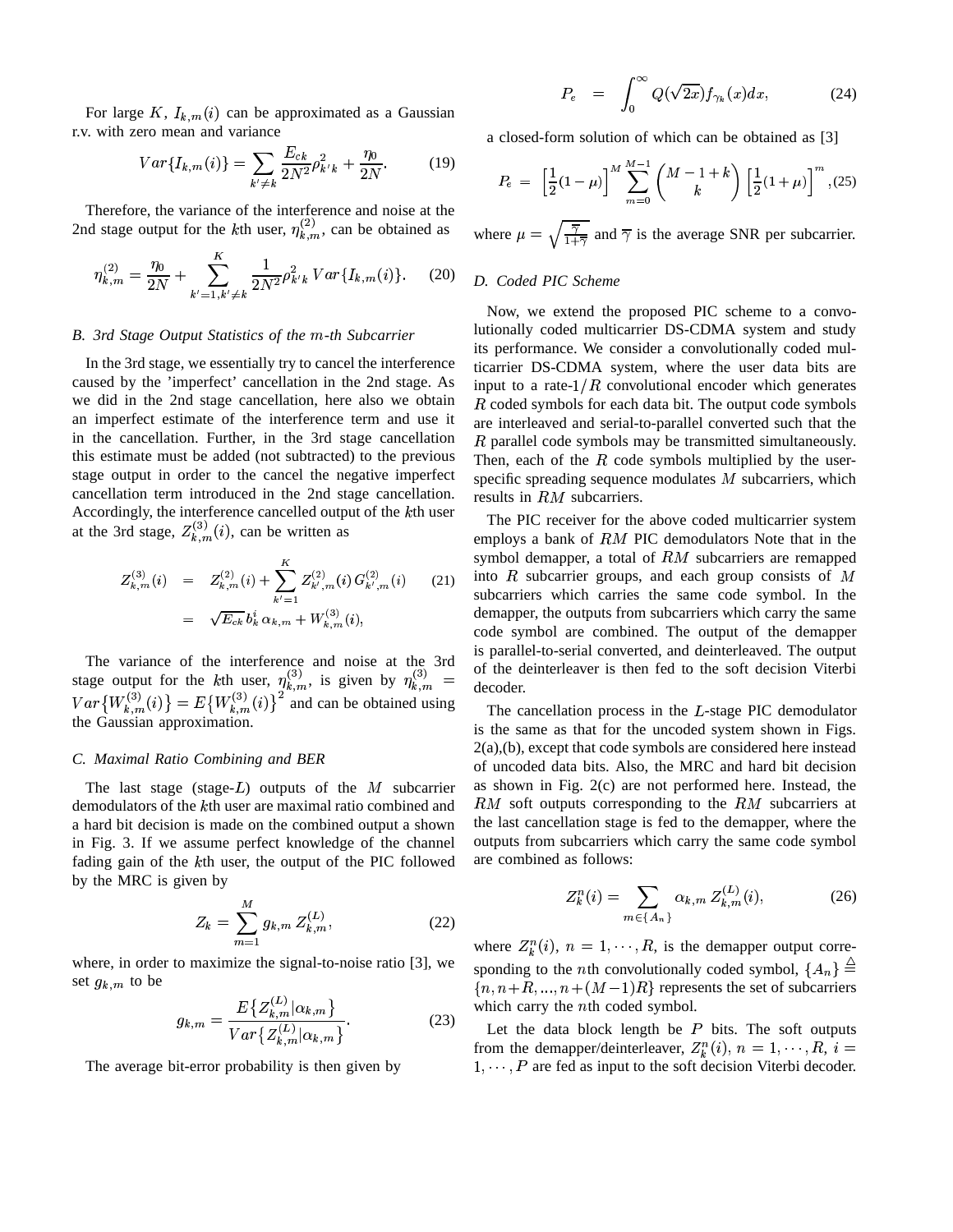Suppose the decoder chooses that path which has the maximum path metric, where the branch metrics,  $\mu_i^{(r)}$ , and path metrics of the *r*th path,  $U^{(r)}$ , respectively, are defined as

$$
\mu_i^{(r)} = \sum_{n=1}^R Z_k^n(i) d_{n,i}^{(r)}, \text{ and } U^{(r)} = \sum_{i=1}^P \mu_i^{(r)}, \qquad (27)
$$

where  $d_{n,i}^{(r)}$  represents the *n*th coded symbol of the *r*th trellis path at time index  $i$ , then, with sufficient interleaving of the coded symbols, an upper bound on the coded BER performance can be obtained using the transfer function of the convolutional code used, as [2]

$$
P_e < \frac{dT(D_1, \dots, D_M, B)}{dB} \Big|_{B=1, D_n = \prod_{m \in \{A_n\}} \frac{1}{(1 + \overline{\gamma}_c)}} \tag{28}
$$

where  $\overline{\gamma}_c \stackrel{\triangle}{=} E_{ck}/2\eta_k^{(L)}$ , and  $T(D_1, D_2, ..., D_M, B)$  is the transfer function of the convolutional code used transfer function of the convolutional code used.

#### IV. PERFORMANCE RESULTS

In this section, we present the numerical results of the bit error rate performance of the proposed PIC receiver for multicarrier DS-CDMA, both for the uncoded as well as coded schemes. We have assumed perfect channel estimation at the receiver. We compare the BER performance at various stages of the PIC (i.e.,  $L = 1, 2, 3$ ). Fig. 4 shows the BER performance of the PIC receiver as a function of the number of users  $(K)$ , at various stages of the PIC  $(L = 1, 2, 3)$  for the uncoded system. The figure shows the plots corresponding to both the analytical results evaluated through Eqn. (25), as well as the results obtained through bit error simulations. In the simulations, random binary sequences are used for spreading. From Fig. 4, we observe that the proposed PIC receiver with 2 stages  $(L = 2)$  gives significant improvement in the BER performance compared to the conventional MF-MRC receiver (i.e.,  $L = 1$ ). This improvement is further enhanced when one more additional stage of cancellation  $(L = 3)$  is used.

Fig. 5 compares the BER performance of the uncoded system for different values of the number of subcarriers  $(M)$ and processing gains  $(N)$ , at the 2nd  $(L = 2)$  and 3rd  $(L = 3)$  stages of the PIC. As expected, for a given number of PIC stages, the performance improves as the number of subcarriers is increased, because of the frequency diversity benefit offered by the multicarrier approach.

The BER performance of the PIC for the convolutionally coded system is shown in Figs. 6 and 7. In Fig. 6, upper bounds on the coded BER evaluated from Eqn. (28) are plotted for rate  $1/2$ ,  $1/4$ , and  $1/8$  convolutional codes (i.e.,  $R = 2, 4, 8$  and different number of subcarriers  $(M =$ system with  $2, 4, 8$ ). Three different systems all having same system bandwidth with a total number of 8 subcarriers (i.e,  $RM =$ 8), but with different combinations of  $R$  and  $M$ , namely

 the proposed PIC receiver provides significantly improved points to a possible complexity tradeoff between systems  $(R = 2, M = 4), (R = 4, M = 2)$  and  $(R = 8, M = 1)$ 1), are considered. For all these three systems, the BER performance at various stages of the PIC  $(L = 1, 2, 3)$  are also shown. It is observed that for all the three coded systems, BER performance compared to the conventional MF-MRC  $(L = 1)$  receiver. Also, for a given number of PIC stages, the performance of the  $(R = 2, M = 4)$ ,  $(R = 4, M = 2)$ and  $(R = 8, M = 1)$  systems are similar, with the lowest rate code ( $R = 8, M = 1$ ) system performing slightly better. A larger  $M$  implies a smaller  $R$  to keep the system bandwidth constant, where the frequency diversity benefit is more (due to large  $M$ ) but the time diversity benefit due to a high rate code (i.e., small  $R$ ) is less. On the other hand, a low rate code (large  $R$ ) implies more time diversity benefit and less frequency gain (due to small  $M$ ). Thus, to achieve a desired performance in a given system bandwidth, Fig. 6 having different values of  $R$  and  $M$ .

In Fig. 7, the theoretical upper bounds on coded BER are compared with simulation BER results for various stages of cancellation for  $R = 2$ ,  $M = 1$ ,  $N = 32$ , and  $E_b / \eta_0 = 15$ dB. The analytical results are found to reasonably agree with the simulation results. Thus, the proposed PIC receiver effectively cancels the MAI and improves the BER performance both in uncoded and coded systems.

#### V. CONCLUSION

We presented and analyzed the performance of a parallel interference cancellation (PIC) scheme for multicarrier DS-CDMA systems. The scheme has the advantage of not requiring the amplitude estimates of the other users. We derived analytical expressions for the bit error rate (BER) at different stages in the proposed PIC scheme on Rayleigh fading channels, both for uncoded as well as convolutionally coded systems. Analytical results were shown to agree well with the simulation results. The proposed PIC receiver was shown to effectively cancel the MAI and significantly improve the BER performance compared to conventional MF-MRC receiver, both for uncoded as well as coded systems.

#### **REFERENCES**

- [1] S. Kondo and L. B. Milstein, "Performance of multicarrier DS-CDMA systems," *IEEE Trans. Commun.,* vol. 44, no. 2, pp. 238-246, Feb. 1996.
- [2] D. N. Rowitch and L. B. Milstein, "Convolutionally coded multicarrier DS CDMA systems in a multipath fading channel - Part I: Performance analysis," *IEEE Trans. Commun.,* vol. 47, pp. 1570-1582, Oct. 1999.
- [3] J. Proakis, *Digital Communications*, New York: McGraw-Hill, 1989.
- [4] H. K. Park, E. Kim, Y. Lee and K. H. Tchah, "Multicarrier CDMA system with Parallel Interference Cancellation for Multipath Fading Channels," *Proc. IEEE PIMRC'98* vol. 2, pp. 513-517, Sept. 1998.
- [5] A. Nahler, R. Irmer, and G. P. Fettweis, "Parallel interference cancellation with reduced complexity for multicarrier spread spectrum FCDMA," *Proc. IEEE 6th ISSSTA,* pp. 353-357, Sept. 2000.